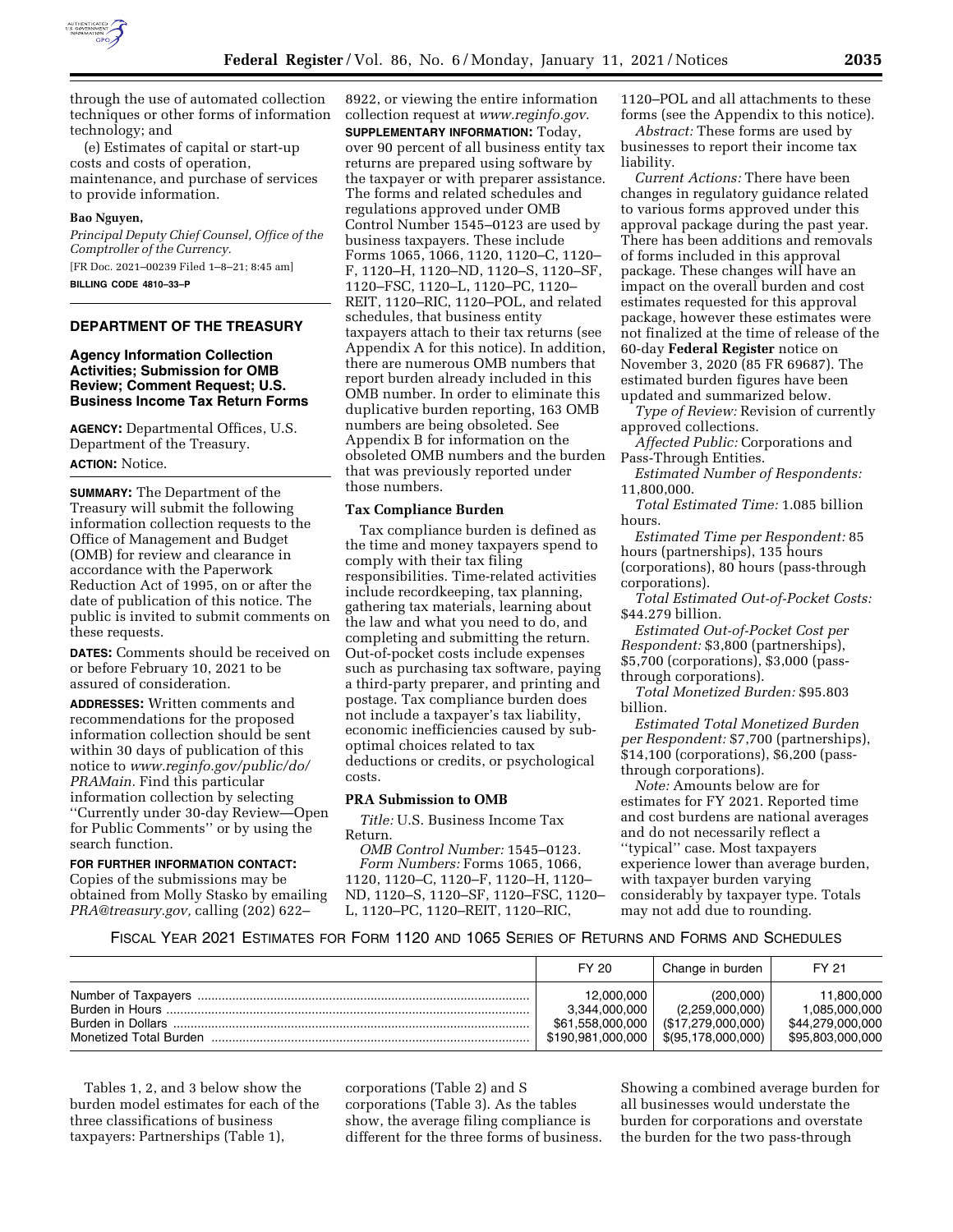entities (partnerships and S corporations). In addition, the burden for small and large businesses is shown separately for each type of business entity in order to clearly convey the substantially higher burden faced by the largest businesses.

## TABLE 1—TAXPAYER BURDEN FOR ENTITIES TAXED AS PARTNERSHIPS

[Forms 1065, 1066, and all attachments]

| Primary form filed or type of taxpayer | Number of<br>returns<br>(millions) | Average time<br>per taxpayer<br>(hours) | Average cost<br>per taxpayer | Average<br>monetized<br>burden |
|----------------------------------------|------------------------------------|-----------------------------------------|------------------------------|--------------------------------|
| Small<br>Other*                        | 4.5<br>4.2<br>0.3                  | 85<br>75<br>245                         | \$3,800<br>2.700<br>20.100   | \$7,700<br>5,200<br>44,900     |

\*''Other'' is defined as one having end-of-year assets greater than \$10 million. A large business is defined the same way for partnerships, taxable corporations, and pass-through corporations. A small business is any business that does not meet the definition of a large business.

## TABLE 2—TAXPAYER BURDEN FOR ENTITIES TAXED AS TAXABLE CORPORATIONS

[Forms 1120, 1120–C, 1120–F, 1120–H, 1120–ND, 1120–SF, 1120–FSC, 1120–L, 1120–PC, 1120–POL, and all attachments]

| Primary form filed or type of taxpayer | Number of<br>returns<br>(millions) | Average time<br>per taxpayer<br>(hours) | Average cost<br>per taxpayer | Average<br>monetized<br>burden |
|----------------------------------------|------------------------------------|-----------------------------------------|------------------------------|--------------------------------|
| Small<br>Large                         | 2.0                                | 135<br>90<br>920                        | \$5.700<br>3.000<br>48.100   | \$14,100<br>6,100<br>14.800    |

\* A ''large'' business is defined as one having end-of-year assets greater than \$10 million. A ''large'' business is defined the same way for partnerships, taxable corporations, and pass-through corporations. A small business is any business that does not meet the definition of a large business.

# TABLE 3—TAXPAYER BURDEN FOR ENTITIES TAXED AS PASS-THROUGH CORPORATIONS

[Forms 1120–REIT, 1120–RIC, 1120–S, and all attachments]

| Primary form filed or type of taxpayer | Number of<br>returns<br>(millions) | Average time<br>per taxpayer<br>(hours) | Average cost<br>per taxpayer | Average<br>monetized<br>burden |
|----------------------------------------|------------------------------------|-----------------------------------------|------------------------------|--------------------------------|
| Small<br>Large                         | 5.3<br>5.2                         | 80<br>80<br>325                         | \$3,000<br>2.700<br>23,400   | \$6,200<br>5,500<br>56,100     |

\* A ''large'' business is defined as one having end-of-year assets greater than \$10 million. A ''large'' business is defined the same way for partnerships, taxable corporations, and pass-through corporations. A small business is any business that does not meet the definition of a large business.

Tables 1A—3A show the average burden estimate for business entities by

*total positive income.* Total positive income is defined as the sum of all

positive income amounts reported on the return.

## TABLE 1A—TAXPAYER BURDEN FOR PARTNERSHIPS

[Forms 1065, 1066, and all attachments]

| Total positive income * | Average time<br>(hrs) | Average<br>money | Total average<br>monetized<br>burden |
|-------------------------|-----------------------|------------------|--------------------------------------|
| < \$100.000             | 65                    | 1.425            | 2,571                                |
|                         | 82                    | 3.952            | 7.605                                |
|                         | 124                   | 10.244           | 22.224                               |
|                         | 425                   | 35.128           | 77.928                               |
| >\$100.000.000          | .850                  | 136.090          | 322.521                              |

## TABLE 2A—TAXPAYER BURDEN FOR TAXABLE CORPORATIONS

[Forms 1120, 1120-C, 1120-F, 1120-H, 1120-ND, 1120-SF, 1120-FSC, 1120-L, 1120-PC, 1120-POL and all attachments]

| Total positive income* | Average time<br>(hrs) | Average<br>money<br>ΙФ. | Total average<br>monetized<br>burden<br>$($ \$ |
|------------------------|-----------------------|-------------------------|------------------------------------------------|
| <\$100.000             | 72                    | ,239                    | 2,330                                          |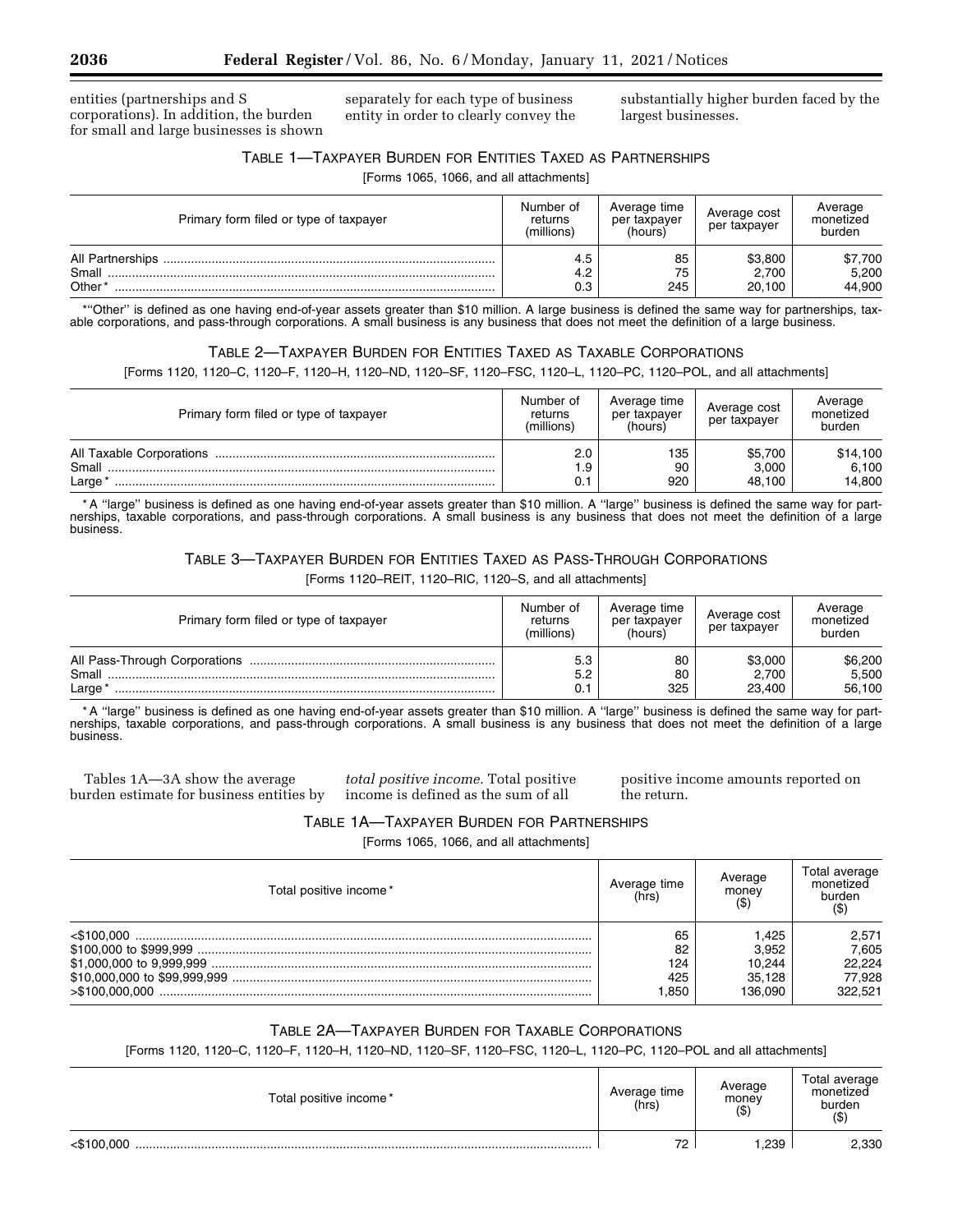# TABLE 2A—TAXPAYER BURDEN FOR TAXABLE CORPORATIONS—Continued

[Forms 1120, 1120–C, 1120–F, 1120–H, 1120–ND, 1120–SF, 1120–FSC, 1120–L, 1120–PC, 1120–POL and all attachments]

| Total positive income*       | Average time<br>(hrs) | Average<br>money<br>$($ \$) | Total average<br>monetized<br>burden<br>(\$ |
|------------------------------|-----------------------|-----------------------------|---------------------------------------------|
|                              | 100                   | 3.801                       | 7,358                                       |
| \$1,000,000 to 9,999,999     | 138                   | 9.904                       | 22,866                                      |
| \$10,000,000 to \$99,999,999 | 57 <sup>°</sup>       | 40.910                      | 98.491                                      |
| >\$100.000.000               | 5.173                 | 201.463                     | 722.794                                     |

# TABLE 3A—TAXPAYER BURDEN PASS-THROUGH CORPORATIONS

[Forms 1120–REIT, 1120–RIC, 1120–S and all attachments]

| Total positive income * | Average time<br>(hrs) | Average<br>money | Total average<br>monetized<br>burden |
|-------------------------|-----------------------|------------------|--------------------------------------|
| $<$ \$100.000           | 65                    | .096             | .990                                 |
|                         | 80                    | 2.866            | 5,503                                |
|                         | 99                    | 6.906            | 15,909                               |
|                         | 327                   | 23.828           | 56,813                               |
| >\$100.000.000          | .342                  | 93.016           | 228.241                              |

**Authority:** 44 U.S.C. 3501 *et seq.* Dated: January 6, 2021.

**Molly Stasko,** 

*Treasury PRA Clearance Officer.* 

## APPENDIX A

| Form No.                  | Form name                                                                                                                |
|---------------------------|--------------------------------------------------------------------------------------------------------------------------|
|                           | Annual Withholding Tax Return for U.S. Source Income of Foreign Persons.                                                 |
|                           | Foreign Person's U.S. Source Income Subject to Withholding.                                                              |
|                           | Annual Summary and Transmittal of Forms 1042-S.                                                                          |
|                           | U.S. Return of Partnership Income.                                                                                       |
|                           | Information for Partners Owning 50% or More of the Partnership.                                                          |
|                           | Election Out of the Centralized Partnership Audit Regime.                                                                |
|                           | Additional Information for Schedule M-3 Filers.                                                                          |
|                           | Capital Gains and Losses.                                                                                                |
|                           | Partner's Share of Income, Deductions, Credits, etc                                                                      |
|                           | Net Income (Loss) Reconciliation for Certain Partnerships.                                                               |
|                           | Amended Return or Administrative Adjustment Request (AAR).                                                               |
|                           | U.S. Real Estate Mortgage Investment Conduit (REMIC) Income Tax Return.                                                  |
|                           | Quarterly Notice to Residual Interest Holder of REMIC Taxable Income or Net Loss Allocation.                             |
|                           | Foreign Tax Credit-Corporations.                                                                                         |
|                           | Reduction of Foreign Oil and Gas Taxes.                                                                                  |
|                           | Adjustments to Separate Limitation Income (Loss) Categories for Determining Numerators of                                |
|                           | Limitation Fractions, Year-End Recharacterization Balances, and Overall Foreign and Do-<br>mestic Loss Account Balances. |
|                           | Foreign Tax Carryover Reconciliation Schedule.                                                                           |
|                           | U.S. Corporation Income Tax Return.                                                                                      |
|                           | Additional Information for Schedule M-3 Filers.                                                                          |
|                           | Capital Gains and Losses.                                                                                                |
|                           | Information on Certain Persons Owning the Corporation's Voting Stock.                                                    |
|                           | Section 280H Limitations for a Personal Service Corporation (PSC).                                                       |
|                           | Net Income (Loss) Reconciliation for Corporations With Total Assets of \$10 Million of More.                             |
|                           | Foreign Operations of U.S. Corporations.                                                                                 |
|                           | Consent Plan and Apportionment Schedule for a Controlled Group.                                                          |
|                           | U.S. Personal Holding Company (PHC) Tax.                                                                                 |
|                           | Uncertain Tax Position Statement.                                                                                        |
|                           | U.S. Income Tax Return for Cooperative Associations.                                                                     |
|                           | U.S. Income Tax Return of a Foreign Corporation.                                                                         |
|                           | Deductions Allocated to Effectively Connected Income Under Regulations Section 1.861-8.                                  |
|                           | Interest Expense Allocation Under Regulations Section 1.882-5.                                                           |
| Form 1120-F (SCH M1 & M2) | Reconciliation of Income (Loss) and Analysis of Unappropriated Retained Earnings per Books.                              |
|                           | Net Income (Loss) Reconciliation for Foreign Corporations With Reportable Assets of \$10 Mil-                            |
|                           | lion or More.                                                                                                            |
|                           |                                                                                                                          |
|                           | Exclusion of Income From the International Operation of Ships or Aircraft Under Section 883.                             |

٠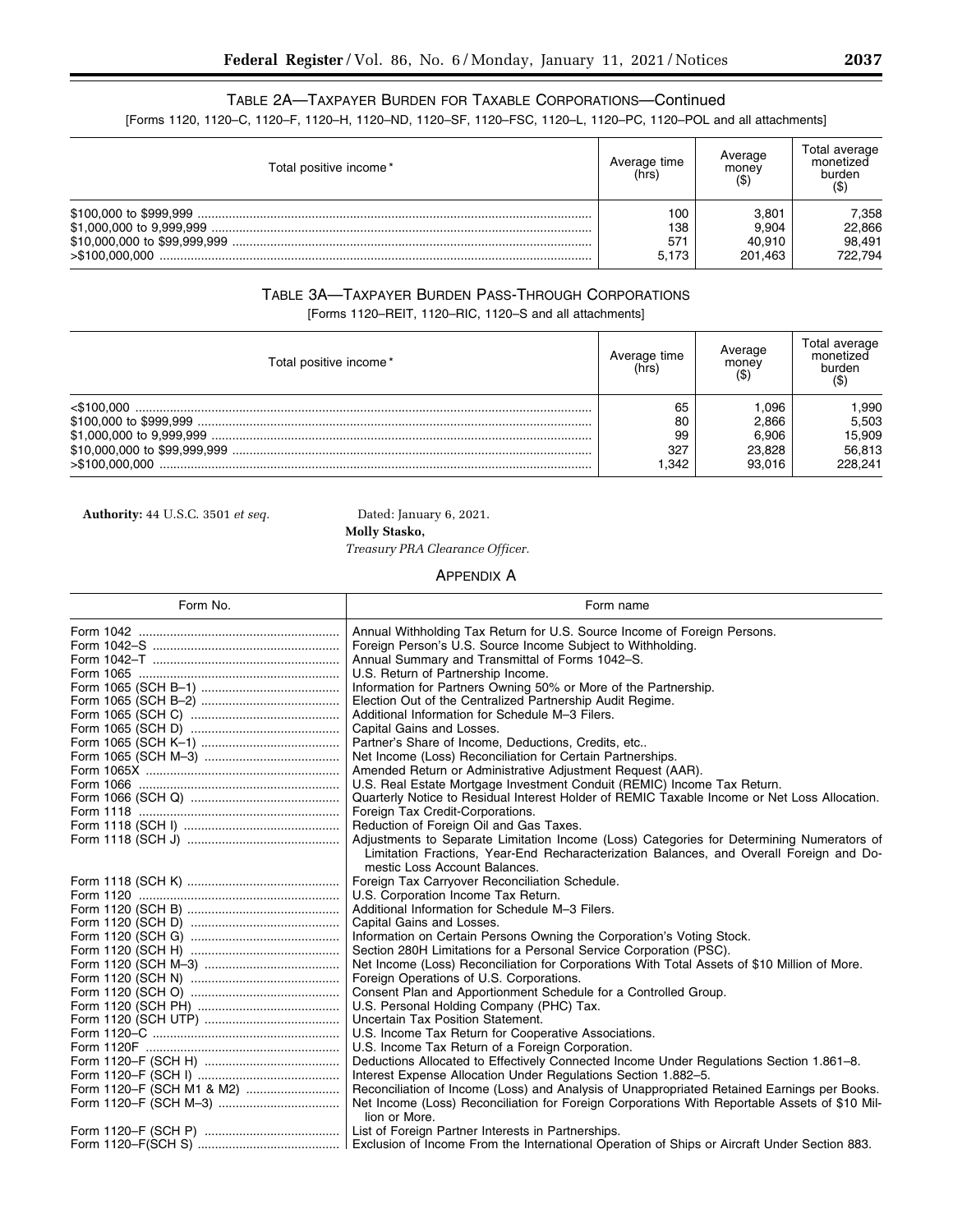Ξ

٠

# APPENDIX A—Continued

| Form No.                  | Form name                                                                                                                                                                             |
|---------------------------|---------------------------------------------------------------------------------------------------------------------------------------------------------------------------------------|
|                           | List of Vessels or Aircraft, Operators, and Owners.                                                                                                                                   |
|                           | U.S. Income Tax Return of a Foreign Sales Corporation.                                                                                                                                |
|                           | Transfer Price or Commission.                                                                                                                                                         |
|                           | U.S. Income Tax Return for Homeowners Associations.<br>Interest Charge Domestic International Sales Corporation Return.                                                               |
|                           | Shareholder's Statement of IC-DISC Distributions.                                                                                                                                     |
|                           | Intercompany Transfer Price or Commission.                                                                                                                                            |
| Form 1120-IC-DISC (SCH Q) | Borrower's Certificate of Compliance With the Rules for Producer's Loans.                                                                                                             |
|                           | U.S. Life Insurance Company Income Tax Return.                                                                                                                                        |
|                           | Net Income (Loss) Reconciliation for U.S. Life Insurance Companies With Total Assets of \$10<br>Million or More.                                                                      |
|                           | Return for Nuclear Decommissioning Funds and Certain Related Persons.                                                                                                                 |
|                           | U.S. Property and Casualty Insurance Company Income Tax Return.                                                                                                                       |
|                           | Net Income (Loss) Reconciliation for U.S. Property and Casualty Insurance Companies With                                                                                              |
|                           | Total Assets of \$10 Million or More.<br>U.S. Income Tax Return for Certain Political Organizations.                                                                                  |
|                           | U.S. Income Tax Return for Real Estate Investment Trusts.                                                                                                                             |
|                           | U.S. Income Tax Return for Regulated Investment Companies.                                                                                                                            |
|                           | U.S. Income Tax Return for an S Corporation.                                                                                                                                          |
|                           | Information on Certain Shareholders of an S Corporation.                                                                                                                              |
|                           | Capital Gains and Losses and Built-In Gains.<br>Shareholder's Share of Income, Deductions, Credits, etc                                                                               |
|                           | Net Income (Loss) Reconciliation for S Corporations With Total Assets of \$10 Million or More.                                                                                        |
|                           | U.S. Income Tax Return for Settlement Funds (Under Section 468B).                                                                                                                     |
|                           | Estimated Tax for Corporations.                                                                                                                                                       |
|                           | Amended U.S. Corporation Income Tax Return.<br>Authorization and Consent of Subsidiary Corporation to be Included in a Consolidated Income                                            |
|                           | Tax Return.                                                                                                                                                                           |
|                           | Cost of Goods Sold.                                                                                                                                                                   |
|                           | Compensation of Officers.                                                                                                                                                             |
|                           | Application for Extension of Time for Payment of Tax Due to Undue Hardship.                                                                                                           |
|                           | Application to Adopt, Change, or Retain a Tax Year.                                                                                                                                   |
|                           | Extension of Time For Payment of Taxes By a Corporation Expecting a Net Operating Loss<br>Carryback.                                                                                  |
|                           | Corporation Application for Tentative Refund.                                                                                                                                         |
|                           | Underpayment of Estimated Tax By Corporations.                                                                                                                                        |
|                           | Undistributed Capital Gains Tax Return.                                                                                                                                               |
|                           | Notice to Shareholder of Undistributed Long-Term Capital Gains.<br>Election by a Small Business Corporation.                                                                          |
|                           | Power of Attorney and Declaration of Representative.                                                                                                                                  |
|                           | Application for Change in Accounting Method.                                                                                                                                          |
|                           | Investment Credit.                                                                                                                                                                    |
|                           | Annual Return To Report Transactions With Foreign Trusts and Receipt of Certain Foreign<br>Gifts.                                                                                     |
|                           | Annual Return of Foreign Trust With a U.S. Owner.                                                                                                                                     |
|                           | General Business Credit.                                                                                                                                                              |
|                           | Credit for Federal Tax Paid on Fuels.                                                                                                                                                 |
|                           | Recapture of Investment Credit.<br>Corporation Application for Quick Refund of Overpayment of Estimated Tax.                                                                          |
|                           | Depreciation and Amortization (Including Information on Listed Property).                                                                                                             |
|                           | Casualties and Thefts.                                                                                                                                                                |
|                           | Sales of Business Property.                                                                                                                                                           |
|                           | Request for Prompt Assessment Under Internal Revenue Code Section 6501(d).<br>Election to Be Treated as an Interest Charge DISC.                                                      |
|                           | Corporate Report of Nondividend Distributions.                                                                                                                                        |
|                           | Information Return of U.S. Persons With Respect To Certain Foreign Corporations.                                                                                                      |
|                           | Income, War Profits, and Excess Profits Taxes Paid or Accrued.                                                                                                                        |
|                           | Current Earnings and Profits.                                                                                                                                                         |
|                           | Information for Global Intangible Low-Taxed Income.<br>Accumulated Earnings and Profits (E&P) of Controlled Foreign Corporation.                                                      |
|                           | Transactions Between Controlled Foreign Corporation and Shareholders or Other Related Per-                                                                                            |
|                           | sons.                                                                                                                                                                                 |
|                           | Organization or Reorganization of Foreign Corporation, and Acquisitions and Dispositions of its                                                                                       |
|                           | Stock.                                                                                                                                                                                |
|                           | Previously Taxed Earnings and Profits of U.S. Shareholder of Certain Foreign Corporations.<br>Information Return of a 25% Foreign-Owned U.S. Corporation or a Foreign Corporation En- |
|                           | gaged in a U.S. Trade or Business.                                                                                                                                                    |
|                           | Notice Concerning Fiduciary Relationship.                                                                                                                                             |
|                           | Notice Concerning Fiduciary Relationship of Financial Institution.                                                                                                                    |
|                           | International Boycott Report.                                                                                                                                                         |
|                           | International Boycott Factor (Section 999(c)(1)).<br>Specifically, Attributable Taxes and Income (Section 999(c)(2)).                                                                 |
|                           |                                                                                                                                                                                       |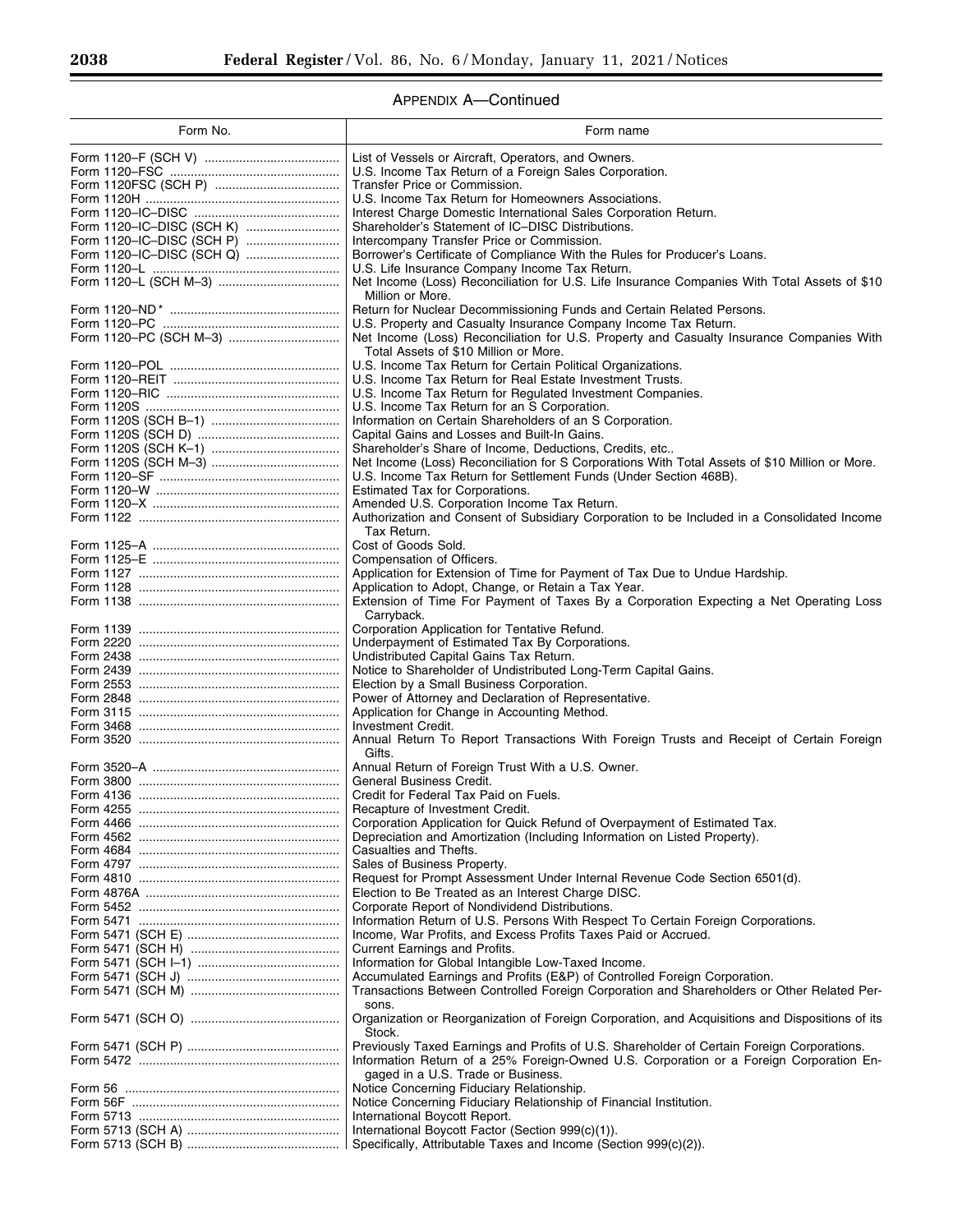# APPENDIX A—Continued

| Form No.  | Form name                                                                                                                                                |
|-----------|----------------------------------------------------------------------------------------------------------------------------------------------------------|
|           | Tax Effect of the International Boycott Provisions.                                                                                                      |
|           | American Samoa Economic Development Credit.                                                                                                              |
|           | Allocation of Income and Expenses Under Section 936(h)(5).                                                                                               |
|           | Work Opportunity Credit.                                                                                                                                 |
|           | Credits for Affected Midwestern Disaster Area Employers (for Employers Affected by Hurricane<br>Harvey, Irma, or Maria or Certain California Wildfires). |
|           | At-Risk Limitations.                                                                                                                                     |
|           | <b>Biofuel Producer Credit.</b>                                                                                                                          |
|           | Environmental Taxes.                                                                                                                                     |
|           | Credit for Increasing Research Activities.                                                                                                               |
|           | Gains and Losses From Section 1256 Contracts and Straddles.                                                                                              |
|           | Application for Automatic Extension of Time To File Certain Business Income Tax, Information,<br>and Other Returns.                                      |
|           | Elections Under Section 338 for Corporations Making Qualified Stock Purchases.                                                                           |
|           | Direct Deposit Corporate Tax Refund.                                                                                                                     |
|           | Notice of Inconsistent Treatment or Administrative Adjustment Request (AAR).                                                                             |
|           | Disclosure Statement.                                                                                                                                    |
|           | <b>Regulation Disclosure Statement.</b>                                                                                                                  |
|           | Noncash Charitable Contributions.<br>U.S. Withholding Tax Return for Dispositions by Foreign Persons of U.S. Real Property Inter-                        |
|           | ests.                                                                                                                                                    |
|           | Statement of Withholding on Dispositions by Foreign Persons of U.S. Real Property Interests.                                                             |
|           | Application for Withholding Certificate for Dispositions by Foreign Persons of U.S. Real Prop-                                                           |
|           | erty Interests.                                                                                                                                          |
|           | Report of Cash Payments Over \$10,000 Received In a Trade or Business.<br>Electronic Deposit of Tax Refund of \$1 Million or More.                       |
|           | Report of a Sale or Exchange of Certain Partnership Interests.                                                                                           |
|           | Lender's Information Return for Mortgage Credit Certificates (MCCs).                                                                                     |
|           | Interest Charge on DISC-Related Deferred Tax Liability.                                                                                                  |
|           | U.S. Corporation Income Tax Declaration for an IRS e-file Return.                                                                                        |
|           | Foreign Corporation Income Tax Declaration for an IRS e-file Return.                                                                                     |
|           | U.S. Partnership Declaration for an IRS e-file Return.                                                                                                   |
|           | U.S. S Corporation Income Tax Declaration for an IRS e-file Return.<br>Affiliations Schedule.                                                            |
|           | Low-Income Housing Credit.                                                                                                                               |
|           | Asset Acquisition Statement Under Section 1060.                                                                                                          |
|           | Low-Income Housing Credit Allocation and Certification.                                                                                                  |
|           | Annual Statement for Low-Income Housing Credit.                                                                                                          |
|           | Recapture of Low-Income Housing Credit.                                                                                                                  |
|           | Information Return By Shareholder of a Passive Foreign Investment Company or Qualified<br>Electing Fund.                                                 |
|           | Return by a Shareholder Making Certain Late Elections to End Treatment as a Passive For-                                                                 |
|           | eign Investment Company.                                                                                                                                 |
|           | Reporting Agent Authorization.                                                                                                                           |
|           | Interest Computation Under the Look-Back Method for Completed Long-Term Contracts.                                                                       |
|           | Annual Certification of a Residential Rental Project.                                                                                                    |
| Form 8716 | Election To Have a Tax Year Other Than a Required Tax Year.<br>Required Payment or Refund Under Section 7519.                                            |
|           | Annual Return for Partnership Withholding Tax (Section 1446).                                                                                            |
|           | Penalty for Underpayment of Estimated Section 1446 Tax for Partnerships.                                                                                 |
|           | Certificate of Partner-Level Items to Reduce Section 1446 Withholding.                                                                                   |
|           | Installment Payments of Section 1446 Tax for Partnerships.                                                                                               |
|           | Foreign Partner's Information Statement of Section 1446 Withholding tax.                                                                                 |
|           | Information Return for Acquisition of Control or Substantial Change in Capital Structure.<br>Corporate Passive Activity Loss and Credit Limitations.     |
|           | Partnership Withholding Tax Payment Voucher (Section 1446).                                                                                              |
|           | Special Loss Discount Account and Special Estimated Tax Payments for Insurance Compa-                                                                    |
|           | nies.                                                                                                                                                    |
|           | Dollar Election Under Section 985.                                                                                                                       |
|           | Orphan Drug Credit.<br>Change of Address-Business.                                                                                                       |
|           | Like-Kind Exchanges.                                                                                                                                     |
|           | Rental Real Estate Income and Expenses of a Partnership or an S Corporation.                                                                             |
|           | Disabled Access Credit.                                                                                                                                  |
|           | Credit for Prior Year Minimum Tax-Corporations.                                                                                                          |
|           | Enhanced Oil Recovery Credit.                                                                                                                            |
|           | Entity Classification Election.<br>Treaty-Based Return Position Disclosure Under Section 6114 or 7701(b).                                                |
|           | Qualified Electric Vehicle Credit.                                                                                                                       |
|           | Renewable Electricity, Refined Coal, and Indian Coal Production Credit.                                                                                  |
|           | Consent to Extend the Time To Assess Tax Under Section 367-Gain Recognition Agreement.                                                                   |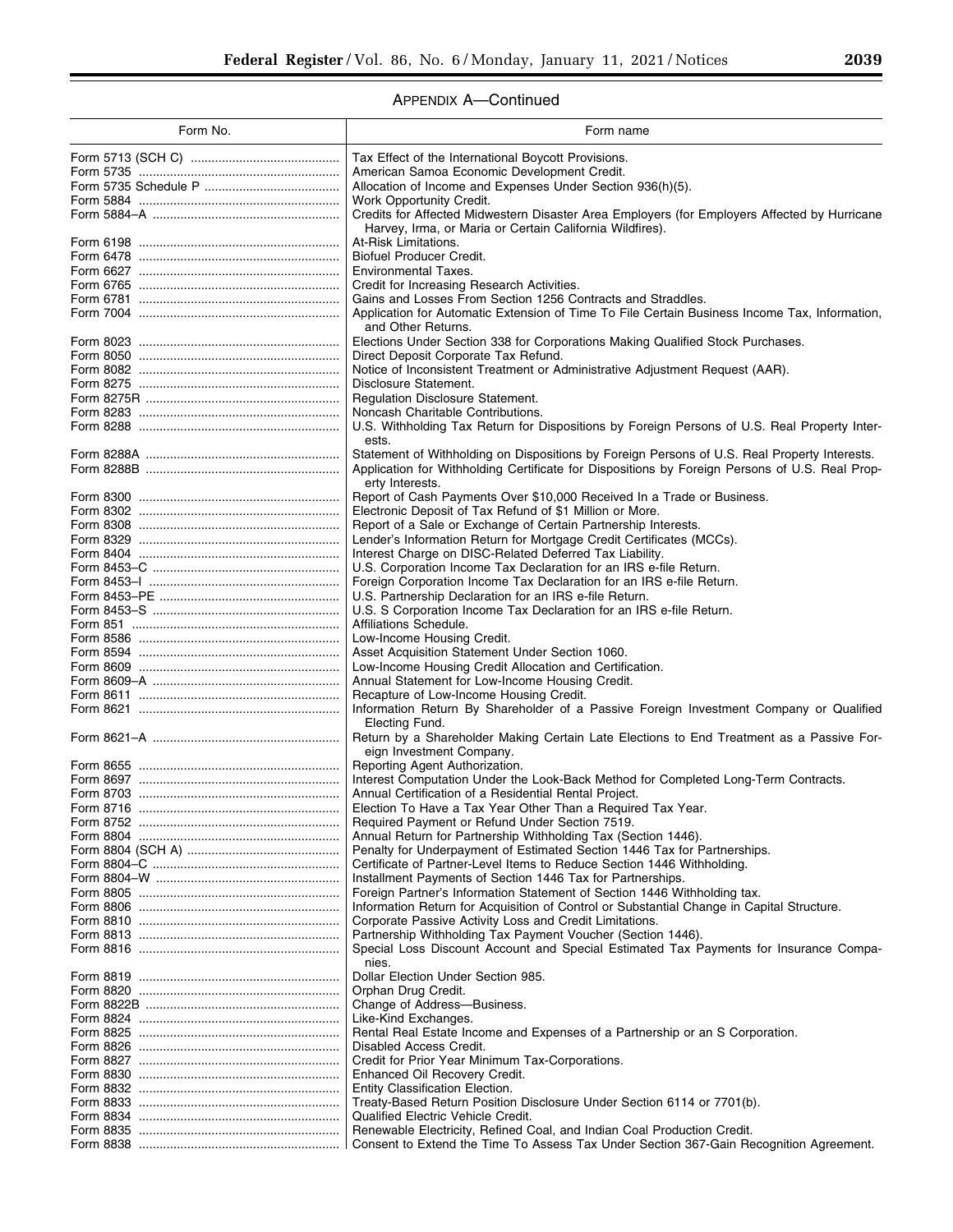Ξ

# APPENDIX A—Continued

| Form No.  | Form name                                                                                                                                                                       |
|-----------|---------------------------------------------------------------------------------------------------------------------------------------------------------------------------------|
|           | Consent To Extend the Time To Assess Tax Pursuant to the Gain Deferral Method (Section                                                                                          |
|           | 721(c)).<br>Election to Use Different Annualization Periods for Corporate Estimated Tax.                                                                                        |
|           | Empowerment Zone Employment Credit.                                                                                                                                             |
|           | Indian Employment Credit.                                                                                                                                                       |
|           | Credit for Employer Social Security and Medicare Taxes Paid on Certain Employee Tips.<br>Consent to Extend the Time to Assess the Branch Profits Tax Under Regulations Sections |
|           | 1.884 $-2(a)$ and (c).                                                                                                                                                          |
|           | Information Return of U.S. Persons With Respect to Foreign Disregarded Entities (FDEs) and<br>Foreign Branches (FBs).                                                           |
|           | Transactions Between Foreign Disregarded Entity of a Foreign Tax Owner and the Filer or<br><b>Other Related Entities.</b>                                                       |
|           | Biodiesel and Renewable Diesel Fuels Credit.                                                                                                                                    |
|           | Return of U.S. Persons With Respect to Certain Foreign Partnerships.                                                                                                            |
|           | Statement of Application for the Gain Deferral Method Under Section 721(c).                                                                                                     |
|           | Acceleration Events and Exceptions Reporting Relating to Gain Deferral Method Under Sec-<br>tion $721(c)$ .                                                                     |
|           | Partner's Share of Income, Deductions, Credits, etc                                                                                                                             |
|           | Transfer of Property to a Foreign Partnership.                                                                                                                                  |
|           | Acquisitions, Dispositions, and Changes of Interests in a Foreign Partnership.                                                                                                  |
|           | Interest Computation Under the Look-Back Method for Property Depreciated Under the Income<br>Forecast Method.                                                                   |
|           | Qualified Subchapter S Subsidiary Election.                                                                                                                                     |
|           | Extraterritorial Income Exclusion.                                                                                                                                              |
|           | New Markets Credit.                                                                                                                                                             |
|           | Taxable REIT Subsidiary Election.                                                                                                                                               |
|           | IRS e-file Electronic Funds Withdrawal Authorization for Form 7004.                                                                                                             |
|           | IRS e-file Signature Authorization for Form 1120.                                                                                                                               |
|           | IRS e-file Signature Authorization for Form 1120–F.                                                                                                                             |
|           | IRS e-file Signature Authorization for Form 1065.                                                                                                                               |
|           | IRS e-file Signature Authorization for Form 1120S.                                                                                                                              |
|           | Credit for Small Employer Pension Plan Startup Costs.                                                                                                                           |
|           | Credit for Employer-Provided Childcare Facilities and Services.                                                                                                                 |
|           | Asset Allocation Statement Under Section 338.                                                                                                                                   |
|           | Reportable Transaction Disclosure Statement.                                                                                                                                    |
|           | Low Sulfur Diesel Fuel Production Credit.                                                                                                                                       |
|           | Qualified Railroad Track Maintenance Credit.<br>Alternative Tax on Qualified Shipping Activities.                                                                               |
|           | Domestic Production Activities Deduction.                                                                                                                                       |
|           | Distilled Spirits Credit.                                                                                                                                                       |
|           | Energy Efficient Home Credit.                                                                                                                                                   |
|           | Alternative Motor Vehicle Credit.                                                                                                                                               |
|           | Alternative Fuel Vehicle Refueling Property Credit.                                                                                                                             |
|           | Credit to Holders of Tax Credit Bonds.                                                                                                                                          |
|           | Reconciliation of Schedule M-3 Taxable Income with Tax Return Taxable Income for Mixed<br>Groups.                                                                               |
|           | Supplemental Attachment to Schedule M-3.                                                                                                                                        |
|           | Material Advisor Disclosure Statement.                                                                                                                                          |
|           | Mining Rescue Team Training Credit.                                                                                                                                             |
| Form 8925 | Report of Employer-Owned Life Insurance Contracts.                                                                                                                              |
|           | Determination Under Section 860(e)(4) by a Qualified Investment Entity.                                                                                                         |
|           | Credit for Employer Differential Wage Payments.                                                                                                                                 |
|           | Carbon Oxide Sequestration Credit.                                                                                                                                              |
|           | Qualified Plug-In Electric Drive Motor Vehicle Credit.                                                                                                                          |
|           | Report of Organizational Actions Affecting Basis of Securities.<br>Statement of Foreign Financial Assets.                                                                       |
|           | Credit for Small Employer Health Insurance Premiums.                                                                                                                            |
|           | Report of Branded Prescription Drug Information.                                                                                                                                |
|           | FATCA Report.                                                                                                                                                                   |
|           | Cover Sheet for Form 8966 Paper Submissions.                                                                                                                                    |
|           | Partnership Representative Revocation/Resignation and Designation.                                                                                                              |
|           | Limitation on Business Interest Expense IRC 163(j).                                                                                                                             |
|           | Tax on Base Erosion Payments of Taxpayers with Substantial Gross Receipts.                                                                                                      |
|           | U.S Shareholder Calculation of Global Intangible Low-Taxed Income (GILTI)                                                                                                       |
|           | Section 250 Deduction for Foreign-Derived Intangible Income (FDII) and Global Intangible Low-                                                                                   |
|           | Taxed Income (GILTI)                                                                                                                                                            |
|           | Employer Credit for Paid Family and Medical Leave.<br>Qualified Opportunity Fund.                                                                                               |
|           | Return by a U.S. Transferor of Property to a Foreign Corporation.                                                                                                               |
| Form 965  | Inclusion of Deferred Foreign Income Upon Transition to Participation Exemption System.                                                                                         |
|           | Corporate and Real Estate Investment Trust (REIT) Report of Net 965 Tax Liability and REIT                                                                                      |
|           | Report of Net 965 Inclusion.                                                                                                                                                    |